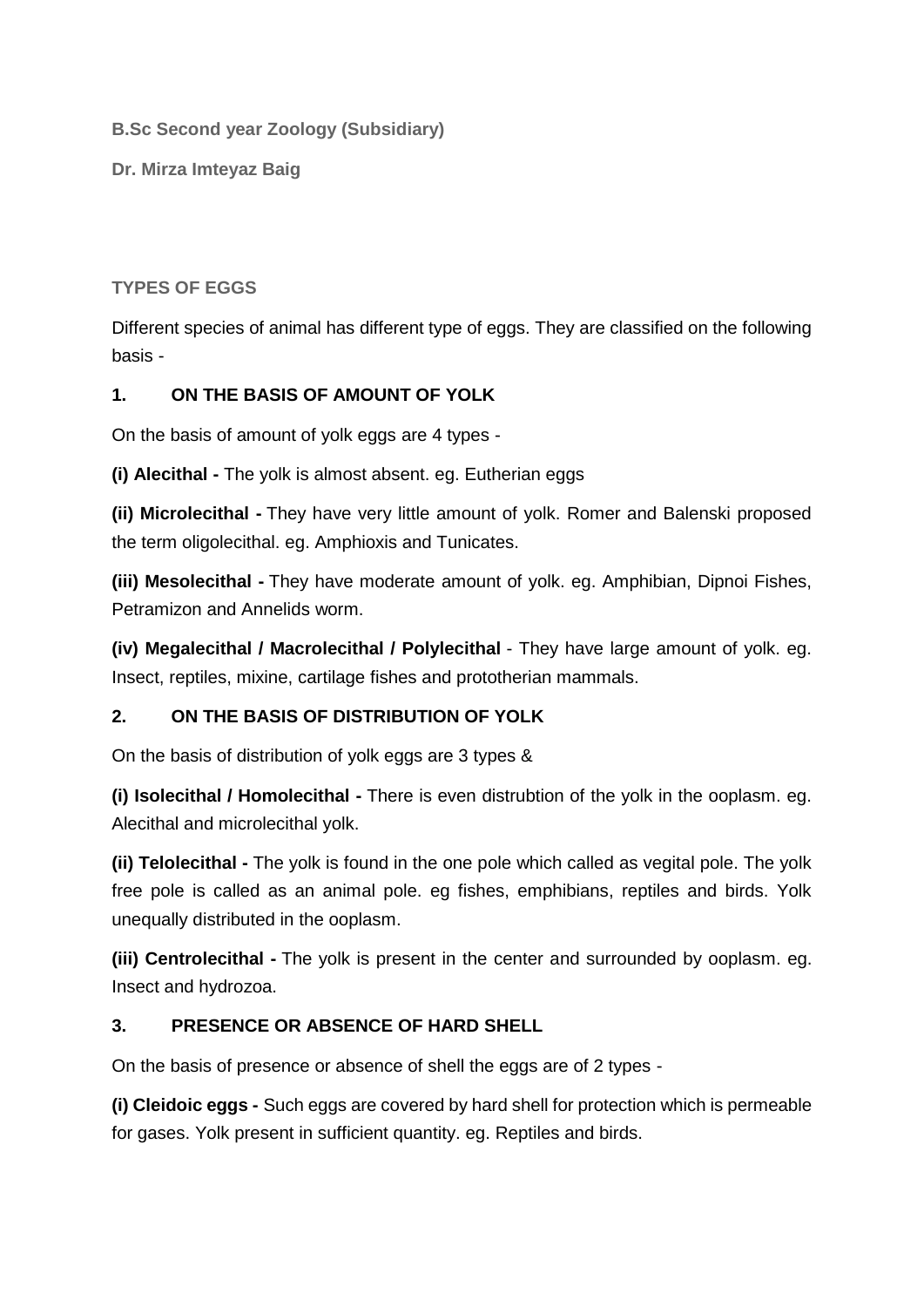**(ii) Non cleidoc egg -** They are without shell and these develop in aquatic medium and uterus of female. eg. amphioxis, mammals, frog and hardmania.



(D) Macrolecithal and Telolecithal Egg.

# **4. ON THE BASIS OF DEVELOPMENT**

On the basis of development eggs are of 2 types -

**(i) Determinate or Mosaic Eggs**

In these types of eggs before fertilization determined the different parts of embryo called the mosaic eggs.

If any part remove the eggs the related organs does not originate in the embryo.

After first cleavage both blastomere are separate than develop the half embryo. eg. Polyclade, Nimertine, Annelidsm, Molluscs and Ascidian.

**(ii) Indeterminate or Regulative Eggs**

Different parts determined after third cleavage, these eggs are called regulative eggs.